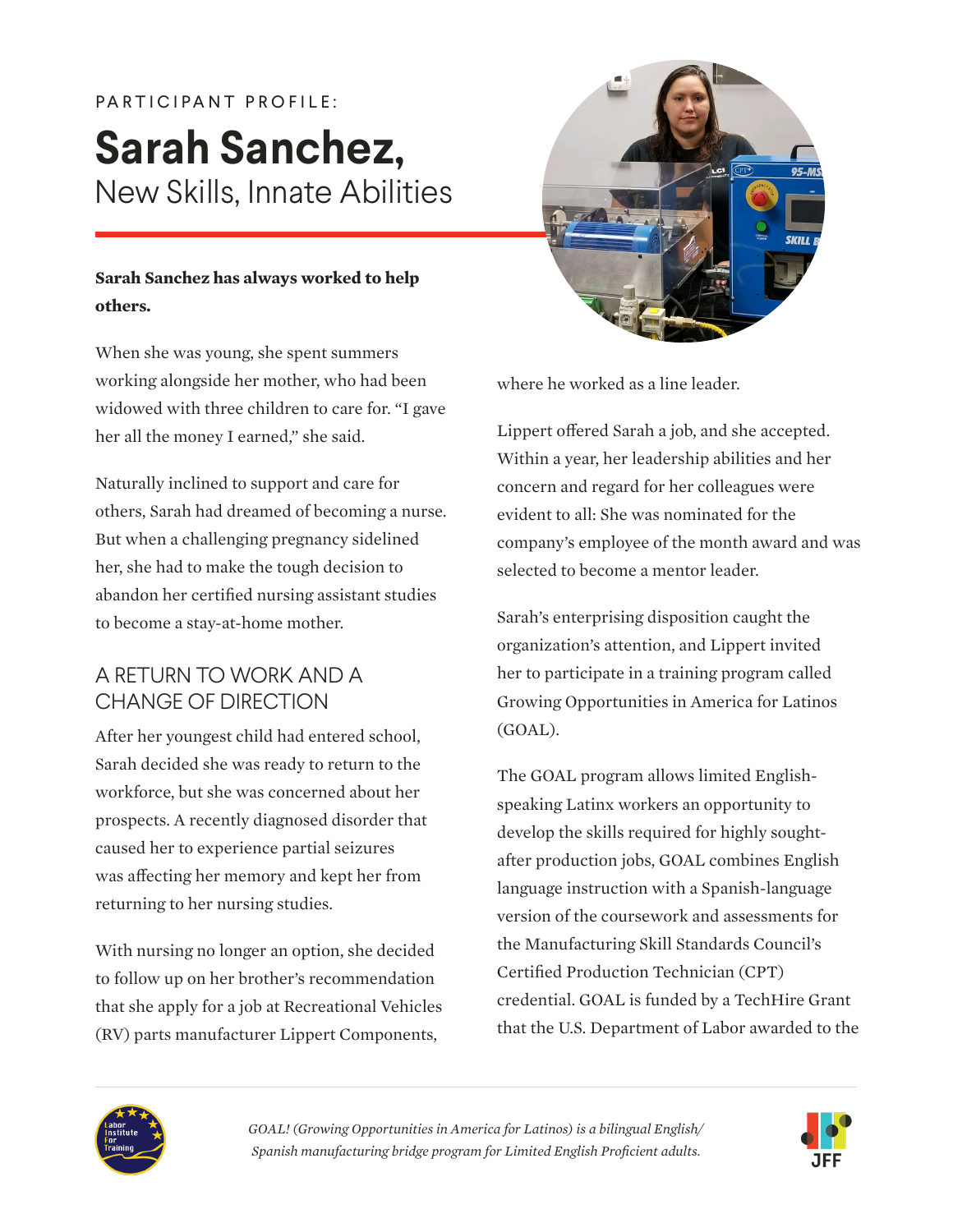Labor Institute for Training (LIFT), an Indianabased nonprofit that assists in the development and delivery of educational programs that increase and improve employment opportunities for unemployed, underemployed, and incumbent workers. JFF provides executive support and services to assist with LIFT's program delivery.

#### AN INTRIGUING OPPORTUNITY TO DO MORE

Intrigued, Sarah enrolled. "It was an opportunity for me to realize I could do more things," she said.

"In the beginning, it was hard for me," Sarah admitted. "Some of the tools, I didn't even know how to use them. But I told myself I didn't want to quit." **She wanted to show her four children that when you start something, you see it through.**

Soon, Sarah was learning a lot about dozens of tools and machines: how to change the belts and otherwise maintain them, and how to work around them safely. "I felt like I had accomplished something, being able to learn to do those things not knowing anything about them [beforehand]," she said.

Even though she felt like a novice—and recognized that she was the only woman in her class—Sarah took on a leadership role in her GOAL class. She translated course materials and complex terms for her classmates and offered them encouragement.

Program facilitators recognized Sarah's significance to her classmates. But Sarah gives credit to the whole group: "People in the class were very supportive," she said. "We supported each other and pushed each other all together. We all helped each other a lot."

While Sarah recognized the value of the course, she found it challenging to separate herself from her busy family in order to attend classes and study. She said she's grateful to her husband for his support and for managing the logistics of taking their children to soccer practice.

"The sacrifice was worth it," she said. "I learned a lot of things I wouldn't have known before."

Sarah's initiative and drive attracted the attention of her instructor, who nominated